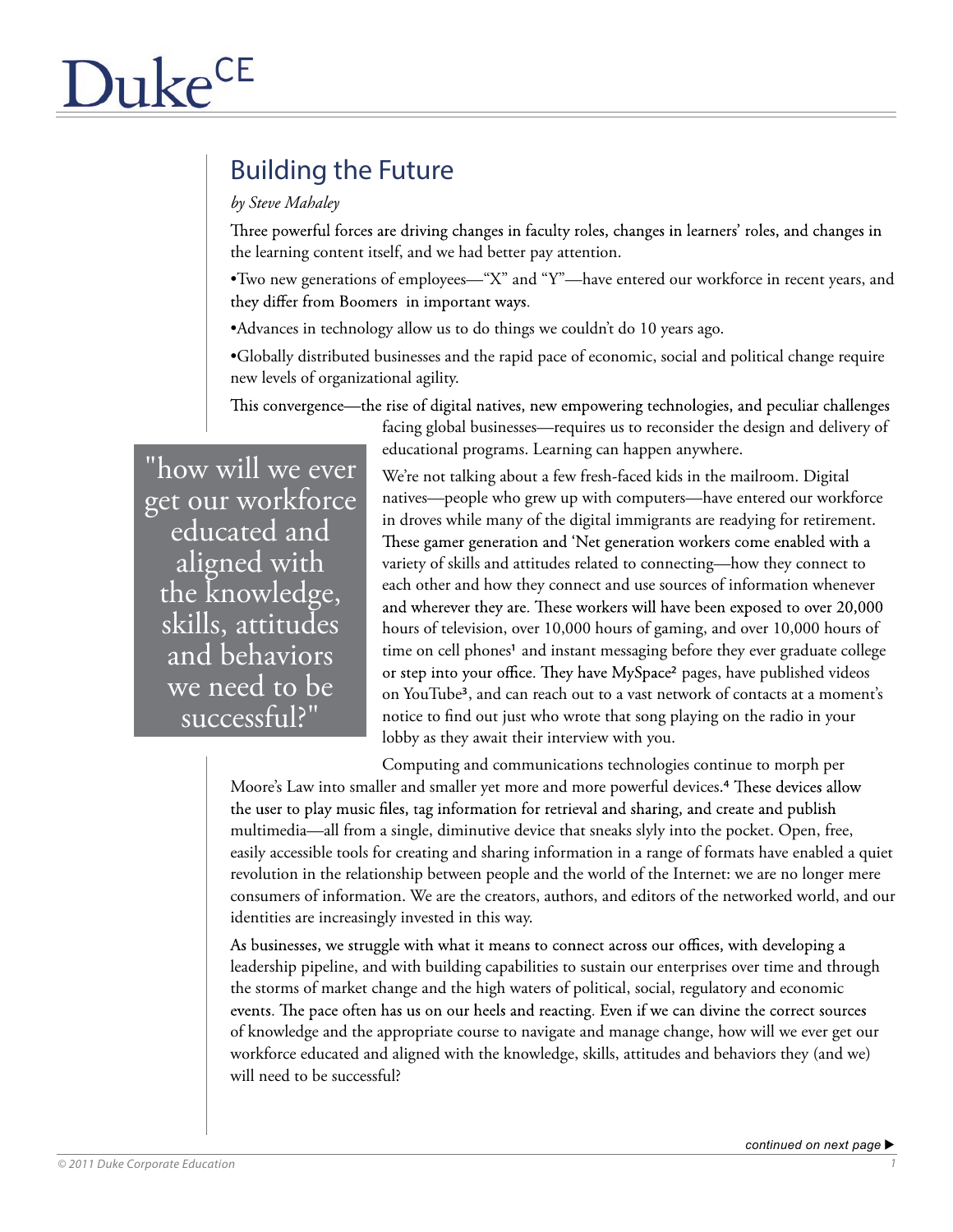#### **New Blueprints for Learning**

We have an opportunity, in considering the forces at play, to create new blueprints for how, when and where learning happens. Traditional e-learning has had an underwhelming impact on organizational performance.5 While it proved a great mechanism for measuring time-on-screen and fact retention for credentialing purposes, the link to organizational capability and behavioral change is murky, at best. Similarly, the leap required from classroom-based learning to integration and application at work is often too great without systematic and recurrent follow-up, and program participants often give up on what feels like a lonely and unsupported struggle to reach new ground. While we have done a better job of incorporating performance support systems and additional learning resources through online environments, new models must do more.

These new models should reflect the work context of our learners—their environments (physical and digital), their issues, their networks, their learning styles and the resources that will help them move from concept foundations, through concept exploration and on to concept application and feedback. Such models should be flexible to allow for modalities of learning that include web and classroombased experiences, and should incite learning in an engaging, meaningful and supported way.

One example is to rethink what we currently call "blended programs." That particular blueprint typically includes a couple of classroom-based events combined with some elements of on-line learning—the notion being that the "blend" has to do with both face-to-face (necessarily synchronous and co-located) and distance (assumed to be asynchronous, and apart). With today's available technologies, we can instead think of the blend simply as a question of asynchronous and synchronous—what happens when the participants are together (wherever they are) and when they are apart. For example, participants can gather together on-line in a web conference and have a shared dialogue with the program sponsors, key faculty and other subject matter experts. They can have individual interactions on their own time with colleagues through discussion forums or wikis<sup>6</sup>, and download podcasts of content to listen to or watch on their own time, in preparation for the next web conference or face-to-face session.

### **Another Dimension Heard From**

Another example is to rethink traditional delivery modes for experiential learning. One opportunity we have now with immersive gaming environments and virtual worlds is to create a teaming challenge that draws participants together from wherever they are in real time to work together solving a problem in a shared, three-dimensional world. The beauty of these spaces is that they provide a visually and aurally stimulating context in which the learners share an experience, and these experiences can be tied to other forums for knowledge gathering and sharing. For example, participants could prepare for a teaming challenge that will happen in Second Life7 by reading and discussing a related article online in advance, with facilitator feedback along the way. The day (or night) of the teaming challenge, coaches show up in-world to present the challenge and observe behaviors, gathering data for feedback during a debriefing session that happens through webconferencing. Participants then are given the assignment to write up a reflection piece and publish that to a wiki. Sponsors read the reflection pieces and give feedback to the teams on their ideas.

These types of blueprints or models imply some pretty serious changes. Changes related to:

•People — their roles and capabilities required to be effective through a variety of technologies. Faculty, coaches, program managers will all need to create, exercise and hone their electronic presence, learning the various software and hardware devices and the best practices for using each.